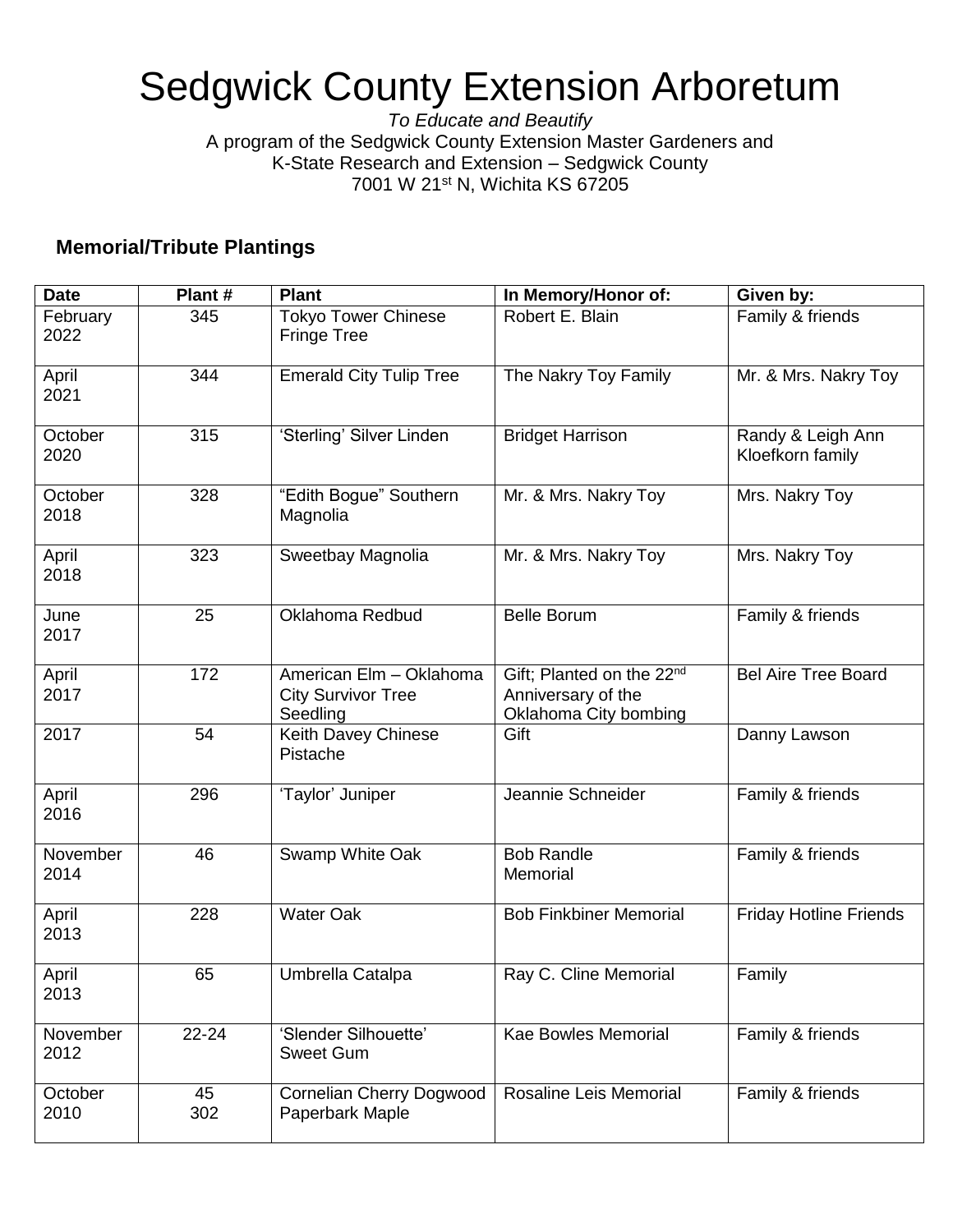| <b>Date</b>       | Plant#  | <b>Plant</b>                                                                                                                                                                                                                       | In Memory/Honor of:                              | Given by:                               |
|-------------------|---------|------------------------------------------------------------------------------------------------------------------------------------------------------------------------------------------------------------------------------------|--------------------------------------------------|-----------------------------------------|
| October<br>2009   | 109     | <b>Bur Oak</b>                                                                                                                                                                                                                     | <b>Irving Neier Memorial</b>                     | Master Gardeners and<br>friends         |
| October<br>2009   | 78      | Shingle Oak                                                                                                                                                                                                                        | David Kessler Memorial                           | Master Gardeners and<br>friends         |
| March<br>2009     | 289     | <b>Taylor Juniper</b>                                                                                                                                                                                                              | <b>Suzanne Hamilton-Mies</b><br>Memorial         | Peck Ramblers 4-H<br>Club               |
| March<br>2009     | 283-287 | 5 Taylor Junipers                                                                                                                                                                                                                  | Trish Bajaj Memorial                             | <b>Patrick Newcomb</b>                  |
| September<br>2008 |         | Bridge (south) on Nature<br>Trail                                                                                                                                                                                                  | Gift                                             | Jeff & Patty Roskam                     |
| September<br>2008 | 148     | <b>Shumard Oak</b>                                                                                                                                                                                                                 | <b>Trish Bajaj Memorial</b>                      | Robert Burch &<br>Margaret Turner Burch |
| July<br>2008      |         | <b>Nature Trail Entrance</b><br><b>Plants</b>                                                                                                                                                                                      | Trish & Dr. Ashok Bajaj<br>Memorial              | Family & friends                        |
| June<br>2008      | 81      | <b>Shantung Maple</b>                                                                                                                                                                                                              | <b>Max Morris Memorial</b>                       | <b>Alice Morris</b>                     |
| May<br>2008       | 79      | 'John Pair' Sugar Maple                                                                                                                                                                                                            | Kimberly Dawn Heacox<br><b>Hamilton Memorial</b> | Family                                  |
| April<br>2008     | 110     | Shingle Oak                                                                                                                                                                                                                        | Marjorie Bergkamp<br>Memorial                    | Family & friends                        |
| April<br>2008     | 121     | <b>Chinese Pistache</b>                                                                                                                                                                                                            | Marilyn J. Marsh Memorial                        | Family & friends                        |
| July<br>2007      | 41      | 'Legacy' Sugar Maple                                                                                                                                                                                                               | Orval & Tiny Dill Memorial                       | DeAun & Bill Johnson                    |
| May<br>2007       | 59      | <b>Prairiefire Crabapple</b>                                                                                                                                                                                                       | <b>Ann McGinnis Memorial</b>                     | Dee Anne & George<br>Fahnestock         |
| April<br>2007     |         | 16 Shrub Roses: Home<br>Run <sup>™</sup> , Mystic Fairy <sup>®</sup> ,<br>Lady Elsie May®, Pink<br>Gnome, Yellow<br>Submarine, Blushing<br>Knockout <sup>®</sup> , Double<br>Knockout <sup>®</sup> , Pink<br>Knockout <sup>®</sup> | Joe Brady (Brady Nursery)<br>Memorial            | <b>Greenleaf Nursery</b>                |
| April<br>2007     | 250     | 'Grace' Smoketree                                                                                                                                                                                                                  | Orval & Tiny Dill Memorial                       | Jan & Paul Longhofer                    |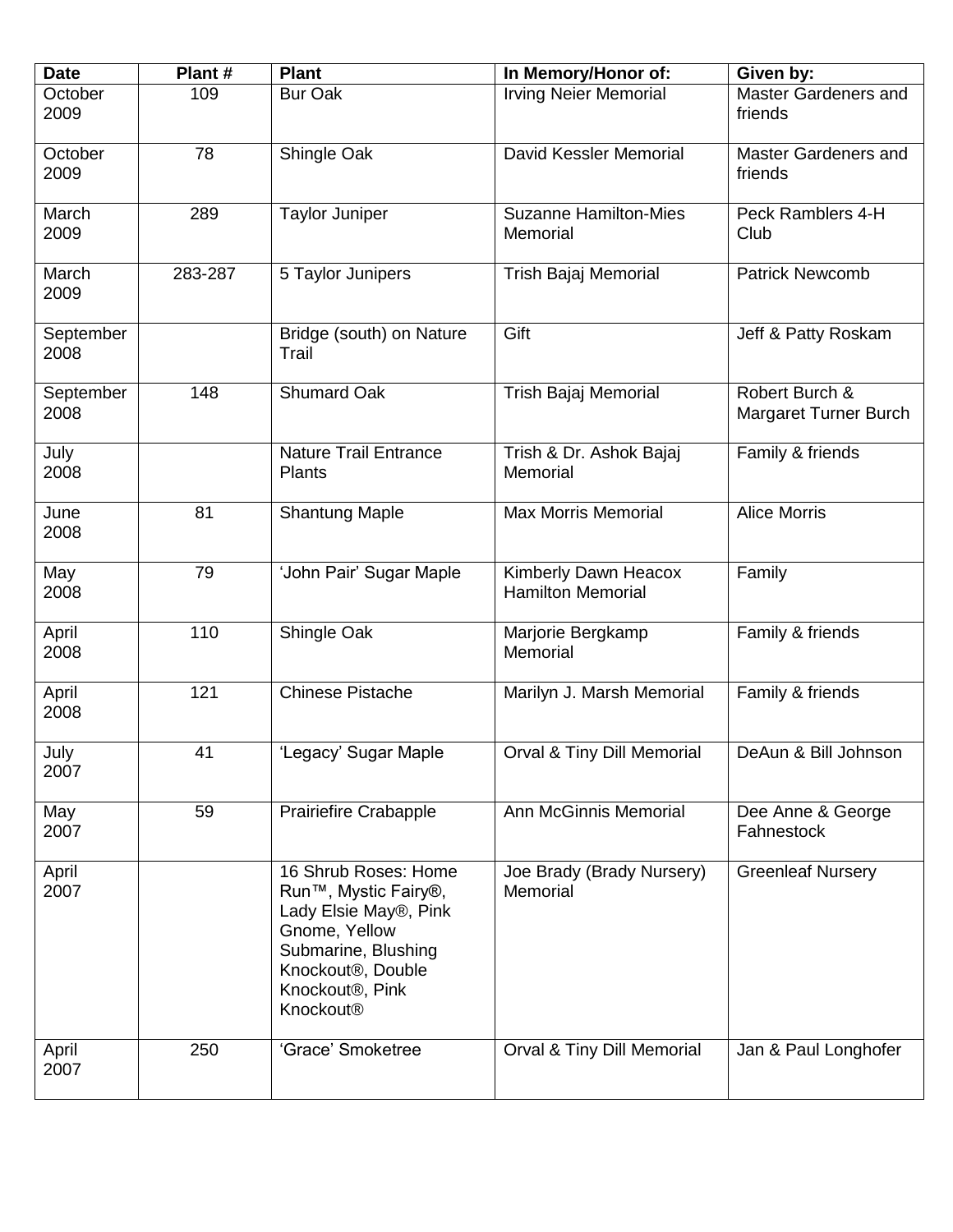| <b>Date</b>      | Plant#    | <b>Plant</b>                                                               | In Memory/Honor of:             | Given by:                                           |
|------------------|-----------|----------------------------------------------------------------------------|---------------------------------|-----------------------------------------------------|
| March<br>2007    | 65<br>108 | 'Sterling' Silver Linden &<br><b>Shumard Oak</b>                           | <b>Lois Neier Memorial</b>      | Master Gardeners and<br>friends                     |
| December<br>2006 | 274       | <b>Frontier Elm</b>                                                        | Gift                            | City of Wichita -<br>Parks Dept.                    |
| December<br>2006 | 111       | <b>Urbanite Ash</b>                                                        | Gift                            | City of Wichita -<br>Parks Dept.                    |
| December<br>2006 | 275       | Musashino Zelkova                                                          | Gift                            | City of Wichita -<br>Parks Dept.                    |
| December<br>2006 | 64        | Regal Prince® English<br>Oak                                               | Gift                            | <b>Bill &amp; Barbara Baker</b>                     |
| October<br>2006  | 116       | 'Emerald Prairie'<br>Lacebark Elm                                          | Gift                            | <b>Tim McDonnell</b>                                |
| August<br>2006   | 273       | <b>Desert Willow</b>                                                       | Gift                            | Raymond Sharon                                      |
| June<br>2006     | 261       | 'Summer Chocolate'<br>Mimosa (replaced in 2009<br>with American Smoketree) | John Bourbonnais Memorial       | Cindy Paolucci & Patti<br>Hendrix                   |
| June<br>2006     |           | Bridge (north) on<br><b>Nature Trail</b>                                   | Gift                            | Rhonda & Tom Hayes                                  |
| June<br>2006     |           | Bridge (middle) on Nature<br>Trail                                         | Gift                            | Dick & Lorie Rumsey                                 |
| April<br>2006    | 267       | <b>Chinese Fringe Tree</b>                                                 | <b>Terry McCuiston Memorial</b> | <b>Master Composters</b>                            |
| April<br>2006    | 265       | 'Candymint' Crabapple<br>Autumn Splendor Maple                             | Gift                            | Fall 2005 Extension<br><b>Master Gardener Class</b> |
| March<br>2006    | 264       | 'Autumn Splendor'<br>Caddo Sugar Maple                                     | Dr. John C. Pair Memorial       | Fall 2005 Extension<br><b>Master Gardener Class</b> |
| March<br>2006    | 263       | 'Blue Point' Chinese<br>Juniper                                            | Sean Stinson Memorial           | Steve & Patti Hendrix                               |
| March<br>2006    | 229       | 'Magnifica' Hackberry                                                      | Gift                            | City of Wichita -<br>Parks Dept.                    |
| January<br>2006  | 227       | Bosque™ Lacebark Elm                                                       | Gift                            | City of Wichita -<br>Parks Dept.                    |
| November<br>2005 | 234       | Dawn Redwood                                                               | Gift                            | Larry Crouse                                        |
| 2005             | 260       | <b>Escarpment Live Oak</b>                                                 | Gift                            | Bob & Evelyn Neier                                  |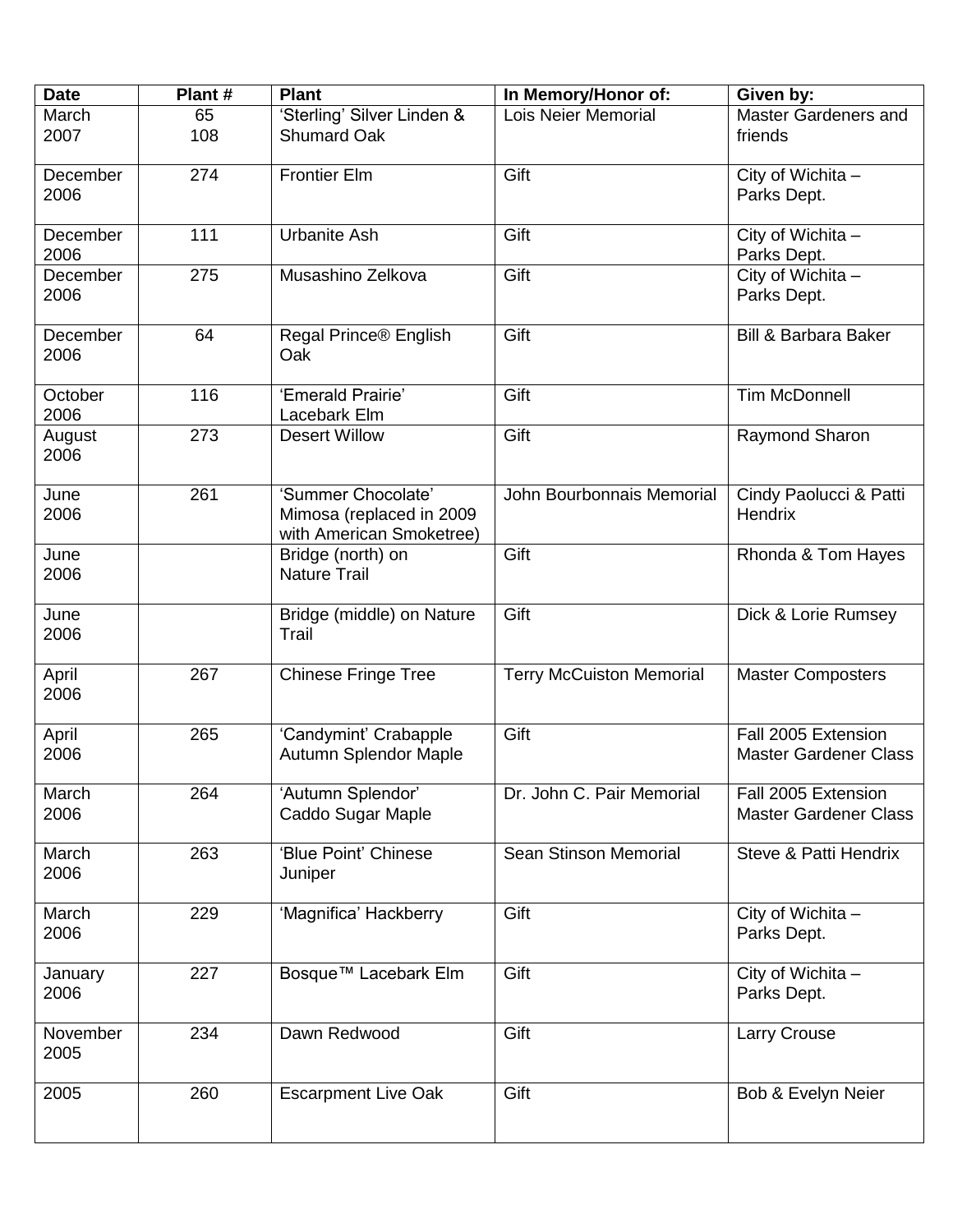| <b>Date</b>     | Plant#    | <b>Plant</b>                               | In Memory/Honor of:                                       | Given by:                       |
|-----------------|-----------|--------------------------------------------|-----------------------------------------------------------|---------------------------------|
| Sept 2005       |           | <b>Ornamental Grasses Bed</b>              | J.C. Severs Memorial                                      | Merna Severs                    |
| & Nov           |           |                                            |                                                           |                                 |
| 2006            |           |                                            |                                                           |                                 |
| August          |           | Cotoneaster                                | <b>Frank Good Memorial</b>                                | Norman Warminski                |
| 2005            |           |                                            |                                                           |                                 |
|                 |           |                                            |                                                           |                                 |
| August          | 252       | <b>Lacebark Pine</b>                       | Gift                                                      | Hong's Landscape                |
| 2005            |           |                                            |                                                           |                                 |
|                 |           |                                            |                                                           |                                 |
| August          | 251       | 'Avondale' Chinese                         | <b>Barney Barnett Memorial</b>                            | Cindy Paolucci                  |
| 2005            |           | Redbud                                     |                                                           |                                 |
| August          | 238       | <b>Willow Oak</b>                          | Gift                                                      | City of Wichita -               |
| 2005            |           |                                            |                                                           | Parks Dept                      |
|                 |           |                                            |                                                           |                                 |
| August          | 237       | 'Green Vase' Zelkova                       | Gift                                                      | City of Wichita -               |
| 2005            |           |                                            |                                                           | Parks Dept.                     |
|                 |           |                                            |                                                           |                                 |
| August          | 235       | Accolade <sup>™</sup> Elm                  | Gift                                                      | City of Wichita -               |
| 2005            |           |                                            |                                                           | Parks Dept.                     |
|                 |           |                                            |                                                           |                                 |
| August<br>2005  | 236       | Cedar Elm                                  | Gift                                                      | City of Wichita -               |
|                 |           |                                            |                                                           | Parks Dept.                     |
| August          | 69        | <b>Nuttall Oak</b>                         | Gift                                                      | City of Wichita -               |
| 2005            |           |                                            |                                                           | Parks Dept.                     |
|                 |           |                                            |                                                           |                                 |
| October         | 233       | Rhamnella                                  | Gift                                                      | Mike Schnelle                   |
| 2004            |           |                                            |                                                           | Okla. State Univ.               |
|                 |           |                                            |                                                           |                                 |
| October<br>2004 | 115<br>16 | Chinkapin Oak<br><b>Pyramidal European</b> | Gift                                                      | Mark Matney                     |
|                 |           | Hornbeam                                   |                                                           | <b>Tree Top Nursery</b>         |
|                 | 82        | Persian Parrotia                           |                                                           |                                 |
|                 |           |                                            |                                                           |                                 |
| October         | 266       | 'Forest Pansy'                             | <b>Paulette Daniels Memorial</b>                          | Friends                         |
| 2004            |           | Eastern Redbud                             |                                                           |                                 |
|                 |           |                                            |                                                           |                                 |
| September       | 232       | 'Royal Raindrops'                          | Harry Brooks Memorial                                     | Cindy & Mark Paolucci           |
| 2004            |           | Crabapple                                  |                                                           |                                 |
| April           | 145       | 'Canada Red' Chokecherry                   | Amanda Clemence                                           | Jim & Nicole Ryan               |
| 2004            |           | (to attract butterflies)                   | Memorial                                                  |                                 |
|                 |           |                                            |                                                           |                                 |
|                 |           |                                            |                                                           |                                 |
| April           | 84        | Kwanzan Cherry                             | Gift                                                      | Linden Johnson                  |
| 2004            | 213       | <b>Pacific Sunset Maple</b>                |                                                           | Johnsons Garden Ctr.            |
|                 | 83        | Horsechestnut                              |                                                           |                                 |
|                 | 230       | American Linden                            |                                                           |                                 |
| April<br>2004   | 224-225   | 'Royal Star' Magnolias                     | In honor of their 50 <sup>th</sup><br>wedding anniversary | <b>Bill &amp; Barbara Baker</b> |
|                 |           |                                            |                                                           |                                 |